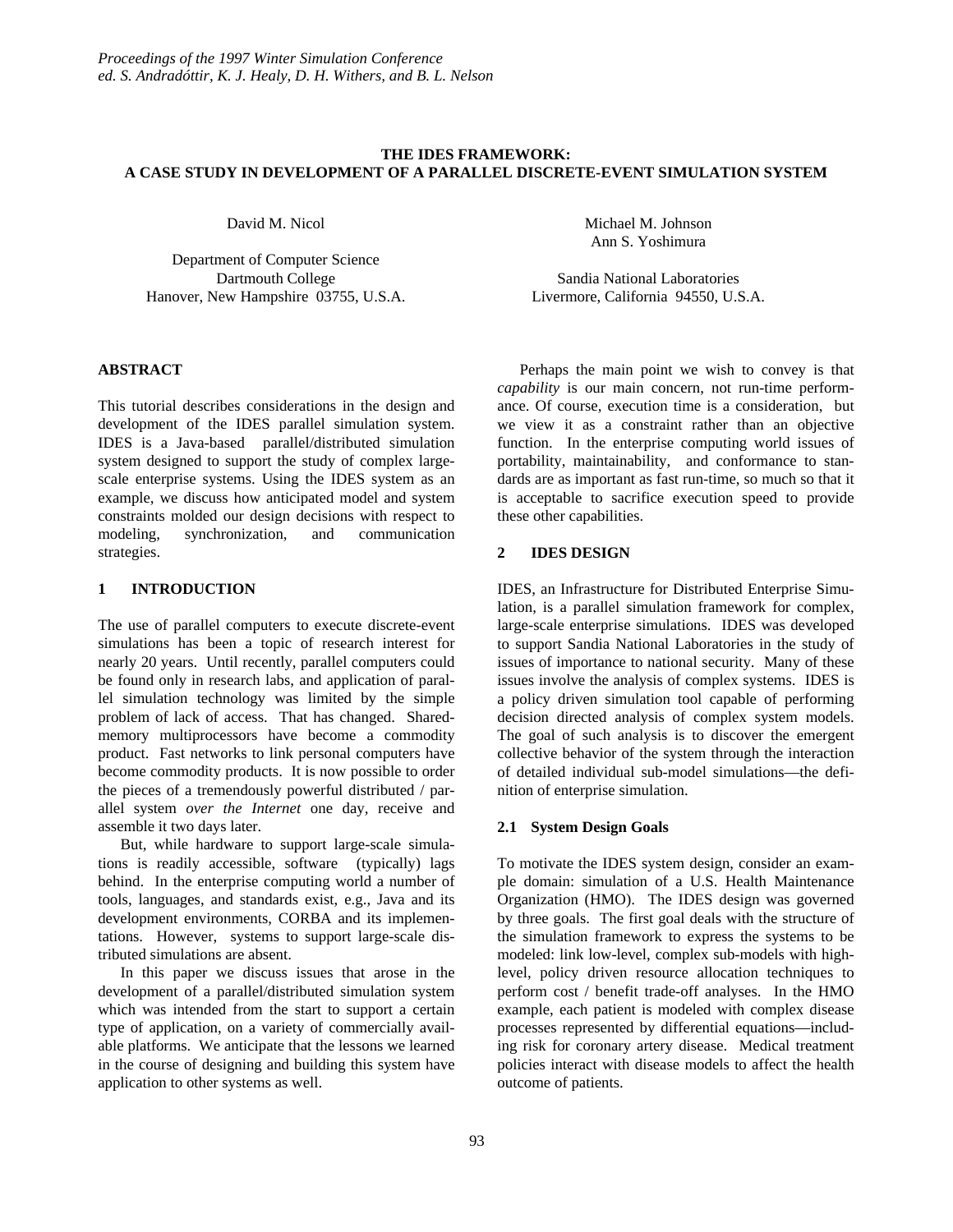The second goal mandates a type of question the simulation model must be able to answer. Using IDES, we want to study the use of screening techniques to detect an otherwise invisible system deterioration, itself a contributor to a catastrophic failure we would like to prevent. In the HMO example, we would say the early detection and treatment of coronary artery occlusion may extend life and saves later costs when heart failure might otherwise occur.

The third and final goal specifies the portability of the system: development of simulation models using IDES should be within the reach of systems analysts, and support deployment across heterogeneous computing architectures. IDES runs on single-processor systems, networks of workstations, and multiprocessor computers with shared or distributed memory. In addition, IDES incorporates a web-based interface for distributing simulation subcomponents across the enterprise network.

In support of these goals we have developed the IDES framework. IDES is an object-oriented simulation system capable of supporting complex, massive model, parallel discrete event simulations transparently across heterogeneous platforms.

#### **2.2 System Constraints**

In support of these design goals, a number of system constraints had to be overcome. First and foremost, IDES had to be capable of hosting massive models with relatively large state. The example HMO model includes ten million patients and one hundred regional hospitals and facilities. Enterprise simulations evolve differently than more traditional parallel simulation models such as queuing and PCS networks. For example, simulation entity behavior is not governed by a simple draw on a random number stream, but through the evaluation of complex, coupled state-evolution equations. Hence, the difficulty of extracting lookahead discourages the use of a purely conservative protocol.

Since the data state of each component is large, we use multiple machines to acquire the memory needed. While a conservative approach to synchronization could use less memory than an optimistic approach, lack of lookahead limits the effectiveness of conservative synchronization. Consequently very large state coupled with lack of lookahead motivates use of Breathing Time Buckets (BTB) developed by Steinman (1992) to constrain optimism. Furthermore, sheer model size and portability concerns motivated investigation of impact of architecture on performance.

The state of simulation entities is computationally complex. In the HMO example, evaluation of complex disease models is computationally expensive. Parallelism is evident with a large population.

### **3 SYNCHRONIZATION**

Synchronization is generally viewed as the key source of difficulty when executing discrete-event simulations. Conservative synchronization methods ensure that every bit of computation executed contributes directly to the final simulation state; optimistic methods support speculative computing where some computations may ultimately be undone. The task of building a parallel simulation framework is understandably easier with a conservative approach. However, there is ample evidence that reasonable performance can be achieved under conservative synchronization only if there is easily extracted lookahead in the simulation model. This simply means that without a great deal of effort it is possible to examine the state of a sub-model (the term we'll use to identify that portion of the simulation model that is cohesive in the sense that all simulation work associated with a sub-model will be done by the same CPU) and find a lower bound on the time when next that sub-model performs some action that affects the state of another sub-model. Dissemination of lookahead provides the slack needed between processors that permits them to make forward progress without concern for so-called straggler messages (messages with time-stamps less than the recipients local simulation clock).

Our initial intent was to use a synchronization protocol based on YAWNS by Nicol (1989, 1993). YAWNS is conservative, and when suitable lookahead is available, is provably scaleable. However, as we studied the class of model problems we began to see that lookahead would not be easy to extract without requiring the IDES user to provide more information about the model than we thought the user would typically care to provide. Consider again the HMO model. A patient's risk profile with regards to, say, heart disease, is dependent upon a number of risk factors including lifestyle choices, family history, and known health problems within ones family. A differential equation describes the probability distribution of the time of next heart attack, as a function of those risk factors. If any of those risk factors were to change, a heavy-weight computation would be required to recompute the probability distribution. The sort of lower-bound calculation needed to compute lookahead would have to identify the worst-case combination of risk factor values and assume they simultaneously changed to this worst case scenario, and then compute a worst-case time-to-heart-attack distribution. The only alternative is to require the modeler to provide this sort of worst case information (at the risk of the modeler being wrong!). We eschewed those constraints in favor of a limited form of optimism that constrains the sort of large-scale memory consumption that general Time Warp simulation is capable of requiring.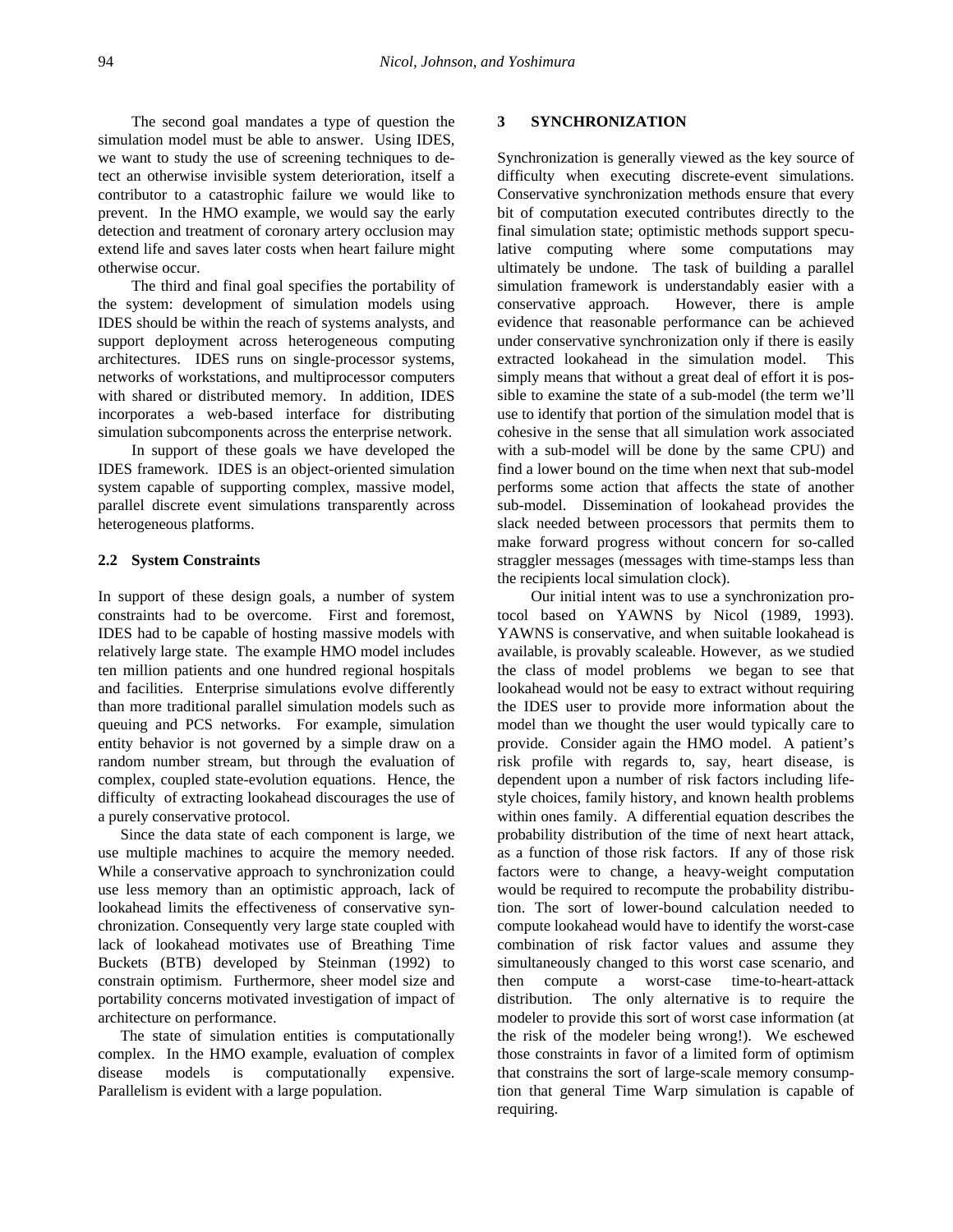We next considered the Breathing Time Buckets (BTB) synchronization approach, as it is essentially an optimistic version of YAWNS. While being optimistic, it ensures that messages between sub-models are "correct" in the sense that they will not be canceled. In its simplest form, BTB works as follows. Simulation objects synchronize at points in simulation time (the determination of which is the point of the protocol). At a synchronization point, messages are exchanged between sub-models; as these messages are correct, they can be incorporated into their recipients' event lists. Next a submodel executes events on its event list in time-stamp order, performing state-saving. As messages to other sub-models are generated, these are buffered but their socalled *receive-times* are noted, the times when the message affects the recipient (as opposed to the time when the sender sends it, which may be different). A submodel tracks the minimum receive-time of any message it generated but not yet delivered. At the point when the time of next event is greater than or equal to the minimum such receive-time, the sub-model has reached its *local event horizon*. BTB defines the next synchronization point as the minimum local event horizon among all sub-models, this called the *global event horizon*. The global event horizon essentially establishes the least next time when an as-yet-unknown message can arrive at a sub-model and change its state. Therefore, all computation up to the global event horizon is known to be "good" in that even though computed speculatively, it did not depend upon a message from another sub-model. Of course, a sub-model may have been advanced beyond the global event horizon, and so (at least conceptually) is rolled back to the global event horizon.

A naïve way of determining the global event horizon is to have each sub-model execute all the way until reaching its local event horizon, and then engage in a global minimum-reduction operation to identify the least such. This would actually maximize the amount of memory used for state-saving in a BTB approach, in that each sub-model would be executed as far as could be possible, saving state the entire way. Clearly, to reduce state-saving costs one needs to disseminate local event horizons as they are discovered. Towards this end we developed an algorithm—the preemptive minreduction—to attempt to identify and distribute the global event horizon quickly.

In a normal reduction a processor offers a value to the reduction operator and then blocks until all processors have offered values and the reduction is performed. A processor interacts with a preemptive min-reduction somewhat differently. Each processor has a "working minimum" in the case of BTB the least observed receive time on generated messages. As the computation progresses, the working minimum changes in a monotonically non-decreasing fashion.

The reduction framework in a processor maintains a "partially reduced'' value, initially infinity, to reflect the minimum value reported to that processor in the course of the preemptive-reduction. Periodically (say, after each event) a processor compares its time of next event with the partially reduced value. If the former value is smaller, the processor's progress has been preempted by knowledge of the existence of a local event horizon, somewhere, that is smaller than the processor's own. It then engages in the reduction logic, offering the partially reduced value as its own.

It blocks until the reduction is completed and the global event horizon is identified. Alternatively, if a processor reaches its local event horizon without being preempted, it simply engages in the min-reduction. All that is needed to implement this algorithm is user code access to the partially reduced value that is typically in tree-based reduction algorithms. We have based our implementation on the non-committal barrier synchronization by Nicol (1995).

### **4 IDES Modeling**

There are a large number of factors that potentially affect performance of the IDES system. We thought it prudent, prior to building IDES, to anticipate some of the performance considerations, by first building an analytic model of IDES and study *its* behavior. We have already reported on that work by Nicol, Johnson, Yoshimura, and Goldsby (1997), we only sketch the approach and results here.

The model recognizes that the key elements governing a sub-model's behavior with respect to synchronization are (1) its time of next event, and (2) its minimum known receive time on generated messages. A submodel's state is described by a pair of real numbers, recording these two elements. Stochastic assumptions are made about changes in those two elements as events are processed. A sub-model reaches its local event horizon when its time-of-next event component dominates its receive-time component. One such model is advanced for every sub-model in the system; additional assumptions about communication delay and construction of reduction trees model the inclusion of a preemptive min-reduction calculation. The end result of the model is a probability distribution of the time required to execute one BTB window. Solution of the model is computational rather than closed form.

In order to include further detail (and temporarily avoid the effort of building a numerically stable solver), we developed a simulation of this model. Performance studies using the simulation revealed the sensitivity of performance to the delay through a network interface that is shared by all processors in an SMP. This result has immediate bearing on the issue of hardware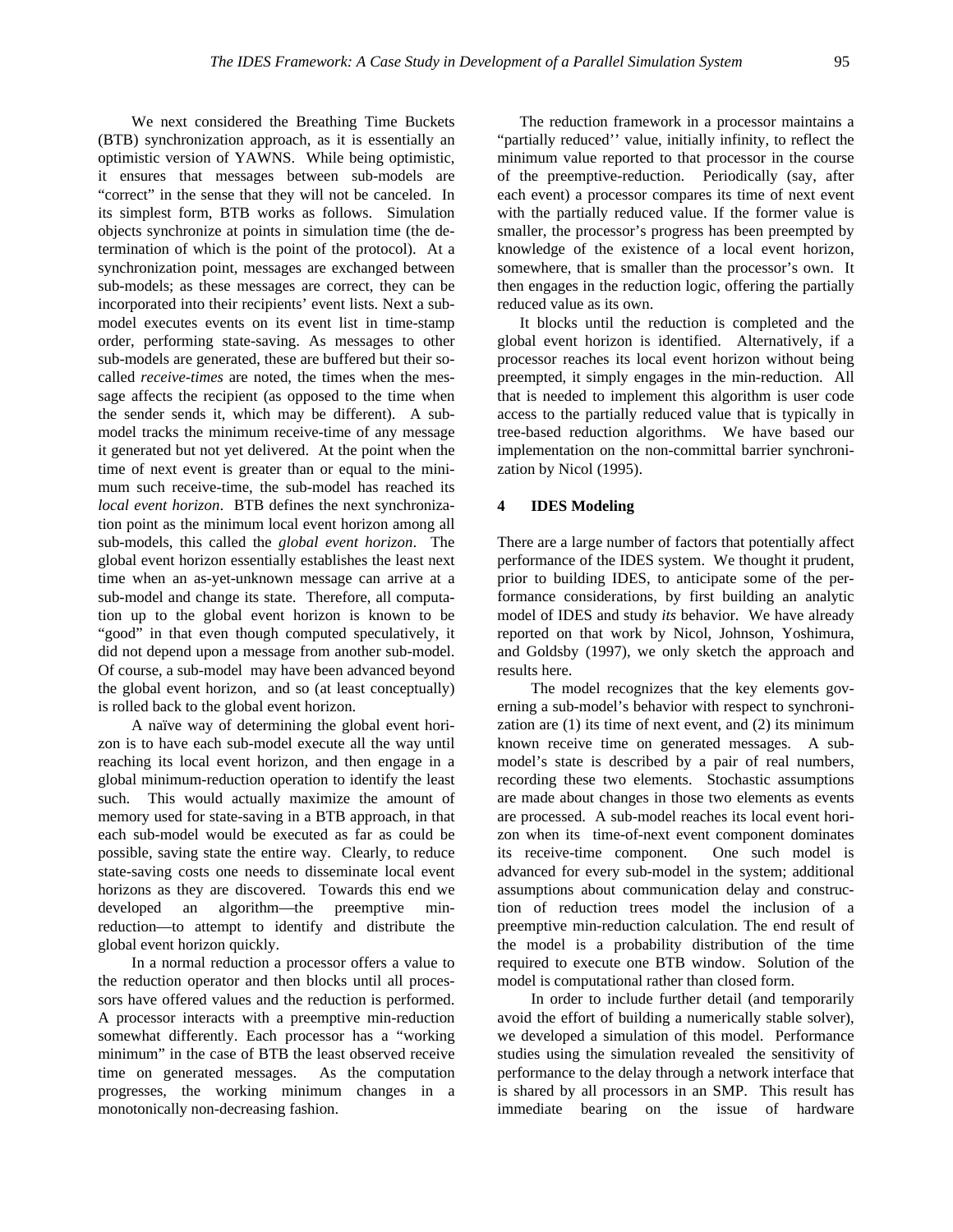}

}

acquisition—ironically, the systems most prone to having the network interface be a performance bottleneck are the high end larger scale (and more costly) SMP servers. Actual studies are needed to assess whether the advantage of local communication between sub-models in the same SMP is enjoyed. Another point of interest was that perfect load balance is difficult if not impossible to achieve when the workload is stochastically driven. The inherent variance in the workload behavior induces a certain level of imbalance. An important conclusion to draw from this study is that complex load-balancing schemes are unlikely to be significantly more effective than simple schemes—a conclusion that has obvious bearing on IDES system design. A final lesson we learned from the simulation study was that a performance optimization we considered with regards to handling communication was usually quite effective, and should hence be considered for inclusion in the IDES system.

We believe that the effort we applied to developing analytic and simulation models of IDES helped us to understand much more deeply how such a system must operate, and the sort of performance sensitivities we could expect from the system once built. Armed with this confidence, we proceeded to implementation.

### **5 IDES IMPLEMENTATION**

The IDES design has been implemented separately in both C++ and Java. This paper deals exclusively with the Java implementation.

#### **5.1 Class Structure**

The two main simulation classes are *Entity* and *Message*. All simulation objects are represented by the Entity class which encodes individual state and behavior. Entities communicate with one another by sending Messages which contain routing information as well as message content.



Figure 1: IDES Model Decomposition

Two additional base classes complete the IDES framework: *EventQueue* and *Router*. In IDES, a simulation is decomposed into a number of sub-models, each consisting of a subset of all simulation Entities (Figure

## 1). Each sub-model contains an EventQueue and a Router.

```
protected double wakeup (double time) {
```

```
// CHECKPOINT THE STATE OF THE OBJECT, AND
    UPDATE ENTITY TO THE CURRENT TIME.
checkpoint(time);
update(time);
// PERFORM INTERNAL ENTITY EVENTS.
performInternalEvent();
// RESPOND TO EXTERNAL MESSAGES.
while(!messages_.isEmpty())
   performMessage(messages_.dequeue());
// DETERMINE TIME OF NEXT WAKEUP.
return forecast();
```
### Figure 2: *Entity* Event Processing Routine

Execution of simulation events for Entities on the sub-model is controlled by the sub-model's EventQueue. The role of the EventQueue is simply to hand the thread of execution control to the appropriate Entity at the appropriate simulation time, by invoking the Entity's *wakeup* routine (Figure 2). In this routine, the Entity executes the events that should occur at that time, including response to and sending of Messages if required. It then gives execution control back to the EventQueue, having forecast (Figure 3) the time of next wakeup. Hence each entry in the EventQueue consists of an Entity reference and the simulation time at which the Entity should be "woken up."

```
protected double forecast() {
```

```
// CALCULATE EARLIEST INTERNAL EVENT.
wakeupTime = forecastInternal();
// CALC. EARLIEST MESSAGE RECEIVE TIME.
if (!(messages_.isEmpty())) {
   double messageTime =
      messages_.headKey();
   if (messageTime < wakeupTime_)
      wakeupTime_ = messageTime;
}
// RETURN EARLIEST TIME. THE ENTITY WILL
// BE WAKEN UP AT THIS TIME.
return wakeupTime_;
```
Figure 3: *Entity* Forecast

The Router is responsible for routing and filtering all Messages that are sent to and from the Entities on the Router's sub-model. The Router is also responsible for establishing synchronization windows with other Routers in the simulation, according to the algorithm discussed above.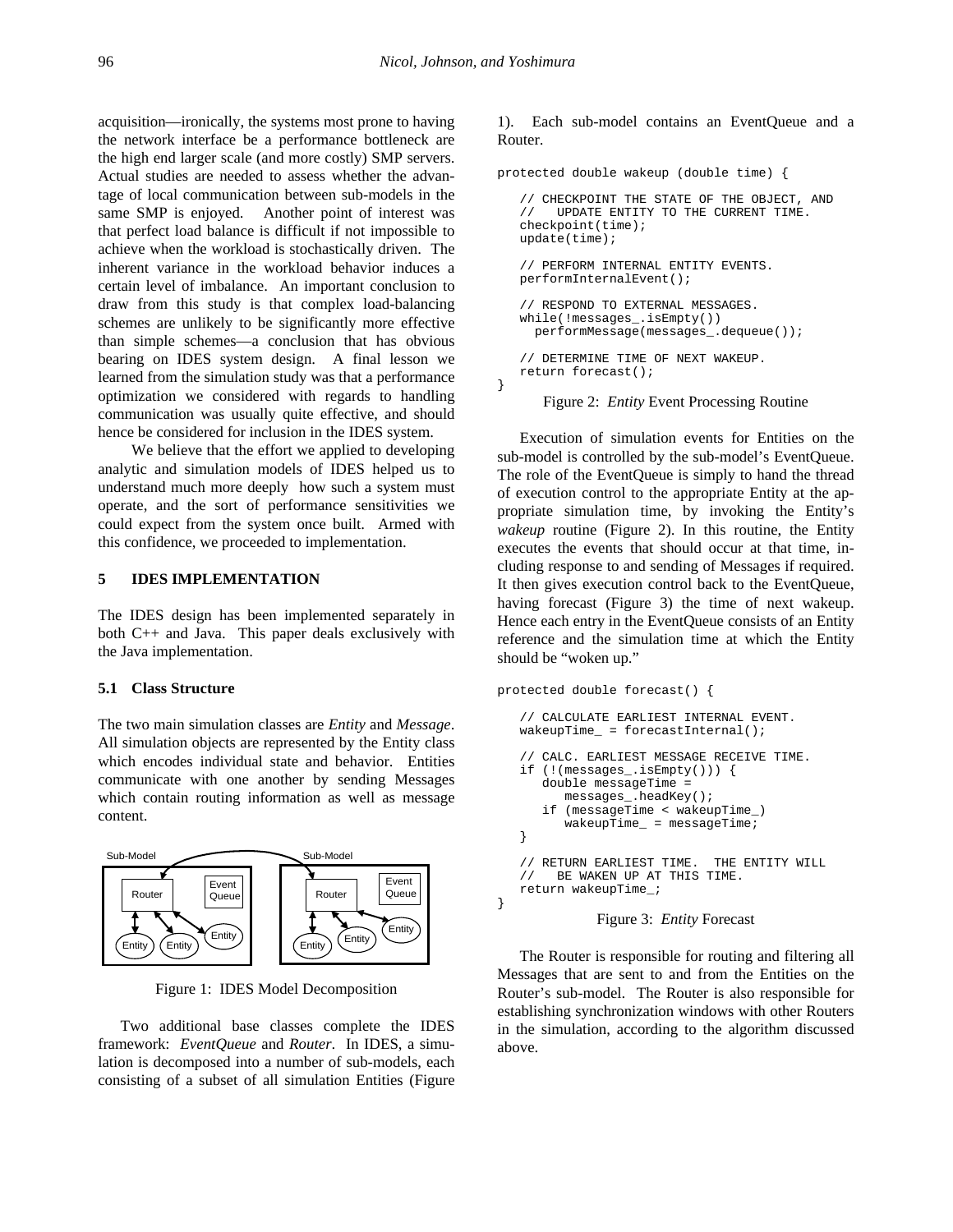#### **5.2 Decomposition Mechanism**

Entities are arranged in a hierarchy in which parent Entities are responsible for instantiating child Entities. We refer to the highest level parents as the *top-level Entities*.

For a particular simulation run, each top-level Entity must be assigned to a specific sub-model. We implement this mapping as a matrix of size (number of top-level Entities) x (maximum number of sub-models allowed). For any top-level Entity, given the number of sub-models in the simulation, the corresponding matrix entry identifies the assigned sub-model.

Invocation of the IDES executable code instantiates a single sub-model to which two arguments must be passed: (1) the total number of sub-models in the simulation and (2) the unique identifier for this particular submodel. Each sub-model will then instantiate only the top-level Entities that have been assigned to it, based on the matrix described above.

| <b>B IDES Server: Client Connections</b>           |                    |
|----------------------------------------------------|--------------------|
| File                                               |                    |
| Clients                                            |                    |
| Connection-0 connected to: dax.ran.sandia.gov:4422 | <b>Bump Client</b> |
| Connection-1 connected to: dax.ran.sandia.gov:4425 |                    |
| Connection-2 connected to: dax.ran.sandia.gov:4428 |                    |
|                                                    |                    |
|                                                    |                    |
|                                                    |                    |
|                                                    |                    |
|                                                    |                    |

Figure 4: IDES Code Distribution Server

It should be noted that the Entity to sub-model assignment is an initial (simulation start-up) assignment only. We do not restrict Entities from migrating from one sub-model to another during a simulation run.

### **5.3 Code Distribution**

The IDES distribution mechanism is also implemented in Java. At start up, the IDES Server is running on every machine that may be used as a host for the simulation run. The Server's user interface (Figure 4) allows the owner of the machine to control the use of the machine by remote IDES Clients. The IDES Client (Figure 5) is run by the simulation owner (the "user"). For a simulation run, the user indicates (1) the directory in which the simulation executable code resides, and (2) the machines on which the simulation is to be run. As each machine is selected, the IDES Client contacts it to ensure that the IDES Server is running there, ready to accept transmission of the simulation code.



Figure 5: IDES Code Distribution Client

Upon user command, the IDES Client transmits to each participating Server the following data: (1) the simulation executable code, (2) the identification number for the sub-model to be instantiated, and (3) the total number of sub-models in the simulation. The Server then invokes the executable on its machine, creating the proper sub-model. The Client also sends to each Server the addresses and sub-model identification numbers for all other participating machines. This information is passed to the executing sub-model whose Router then uses it to establish a communication link to the Router in each of the other sub-models. The simulation is now ready to run.

### **5.4 State Saving Mechanism**

Within BTB, individual simulation sub-models are allowed to optimistically surge forward, speculatively executing events on their events lists in time-stamp order. Since receipt of a message with receive time less than the current event execution time necessitates a state rollback, sub-models must perform state saving.

Driven by the need to support massive models and thus limit the amount of saved state, we first considered the naïve approach of state saving only once at the window boundary. The simulation would then be allowed to process forward speculatively until detection of the event horizon. With the event horizon determined, all simulation sub-models would be rolled back to the beginning of the window and run forward again to stop at the event horizon. While this scheme minimizes the amount of saved state, it necessitates execution of the simulation twice.

Next we considered going to an incremental mechanism whereby individual state variables are saved as they are changed. However, implementing this scheme in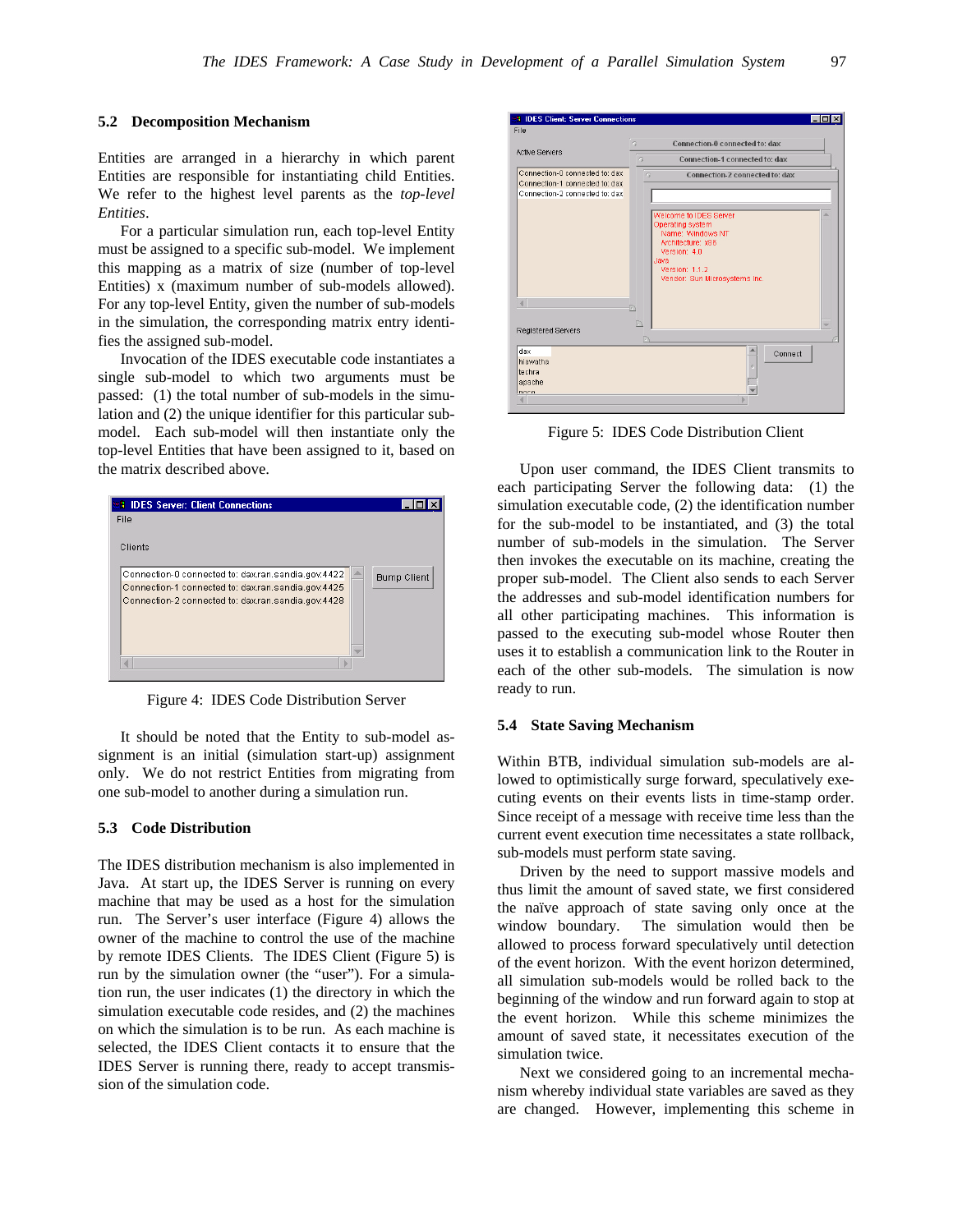Java appeared complicated and overly taxing on the user of the system. In addition, experiments showed that due to the coupling of state variables in the objects of interest to IDES, execution of a typical event touched most state variables anyway.

abstract public class Entity extends Persistent implements Serializable { …}

#### Figure 6: *Entity* Class Declaration

In the face of these considerations, we implemented what is commonly known as "copy'' state-saving—see Franks, Gomes, Unger, and Cleary (1997) for a discussion of various state-saving policies. Immediately prior to receipt of a message or processing of an event, the system checkpoints the mutable state of the affected entity. The state saving mechanism relies on the Java implementation of object serialization. All IDES object classes are required to derive from Entity (Figure 6), which itself derives from Persistent.

The class Persistent contains the routines for checkpointing and rollback of individual Entity state. This is accomplished through an internal ordering of ByteArrayOutputStreams serialized through an ObjectOutputStream. In the IDES object class hierarchy, all classes from the Entity down are required to implement Serializable (Figure 7). The one drawback to this mechanism is the requirement that object images must be restored to a new address. In most cases, the user wants to *update* the state of an existing object with only those variables that could possibly change since the last checkpoint, and not replace all Entity state values completely. In order to accomplish this, our implementation relies on the Serializable mechanism to restore the state of transient (or non-persistent) variables into a new address space. Then a Persistent routine, *clone*, copies the contents of the newly restored object image into the original image.

```
public class
Car extends Entity implements Serializable {
   public Car (Router router,
               String name,
               int dealerId,
               double maintenanceInterval,
               double messageDelay) { }
…}
```

```
Figure 7: Car Class Declaration
```
### **5.5 Example Simulation Problem**

Our example problem domain is an automobile franchise comprised of *Dealers*, *Owners*, and their *Cars*.

Dealers sell and service Cars. They also on occasion will issue recalls on certain defective Cars they have sold. Services on Cars include both routine maintenance work and recall repairs.

Owners purchase Cars from Dealers. They may request service from any Dealer, but recalls will always be received from the original (selling) Dealer.

Cars deteriorate with time (Figure 8). Routine maintenance slows the rate of deterioration, but cannot prevent it completely. Defects in Cars can be corrected by recall repair work. The useful life of a Car is affected by the presence of defects and the service work received over the life of the Car. When a Car dies, its Owner purchases a new Car from the same Dealer from which the first Car was purchased.



Figure 8: *Car* Deterioration Model

The following code sample (Figure 9) is from the Dealer class, in which a Dealer performs a recall event.

```
private void performInternalEvent () {
   if (time_ == recallTime_) {
      // Send message to car to be recalled.
      sendMessage(new Message(myId_,
                  recallCarId_,
                  currentTime_,
                   (currentTime_ + 0.5),
                  Message.RECALL));
   }
}
```
#### Figure 9: *Dealer* Sending a Message

The *sendMessage* routine is used to send a Message to the Car to be recalled. In creating the Message, the sending and receiving Entity identifications, the send and receive times, and the type of the Message must be specified.

```
private void performMessage (Message msg) {
    if (msg.type() == Message.RECALL) {
      // PERFORM RECALL.
      lifeUnits_ += .1;
      if (lifeUnits_ > 1.0)
         lifelmits_ = 1.0;}
}
```
Figure 10: *Car* Recall Message Handler

Response to a received Message is done in *performMessage* (Figure 10). The example above is for a Car that has received a recall Message.